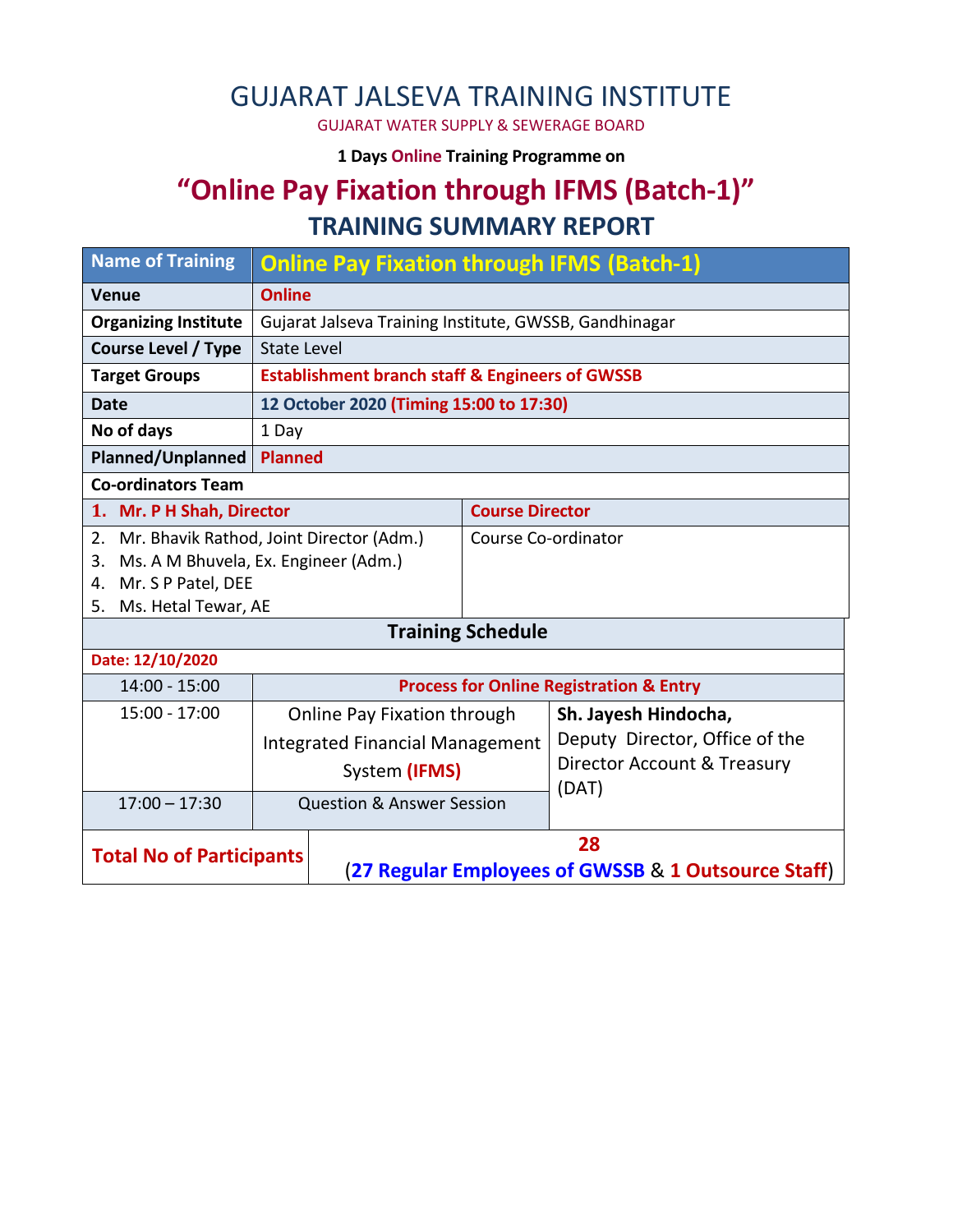#### **List of Regular Employees of GWSSB**

| Sr.<br>No.              | <b>CPF NO.</b> | <b>Name</b>                                    | <b>Designation</b>            | <b>Office &amp; Place</b>                                          |
|-------------------------|----------------|------------------------------------------------|-------------------------------|--------------------------------------------------------------------|
| $\mathbf{1}$            | GWSSB/10180    | ALPESHKUMAR BHAGAVANBHAI<br><b>PATEL</b>       | Jr Clerk                      | CE, Zone 2, Ahmedabad                                              |
| $\mathbf{2}$            | GWSSB/10785    | AMIN RAFIKBHAI KHIMANI                         | <b>Divisional Accountant</b>  | EE, P.H. Works Division, Surat                                     |
| 3                       | GWSSB/9866     | ARJANSINH JAYABHAI DABHI                       | Sr. Clerk / Store keeper      | CE, Zone 2, Ahmedabad                                              |
| $\overline{\mathbf{4}}$ | GWSSB/5327     | ASIF H KHOKHANI                                | Rojamdar                      | CE, Zone 2, Ahmedabad                                              |
| 5                       | GWSSB/10697    | BHARATKUMAR BHIKHALAL PATEL                    | Peon/<br>Khalasi/Chowkidar    | <b>HO Office Gandhinagar</b>                                       |
| 6                       | GWSSB/3019     | BHAVESH RAMANLAL PANDYA                        | Sr. Clerk (AC)                | HO Office Gandhinagar                                              |
| $\overline{\mathbf{z}}$ | GWSSB/2263     | <b>BHAVNABEN MAHESHBHAI</b><br>LANGHNOJA       | <b>Tracer</b>                 | EE, P.H. Works Division,<br>Surendranagar<br>HO Office Gandhinagar |
| 8                       | GWSSB/9030     | BHAVSANGJI RAMSANGJI ZALA                      | Sr. Clerk / Store keeper      |                                                                    |
| 9                       | GWSSB/2328     | DEEPAK KANTILAL CHAUHAN                        | Sr. Clerk / Store keeper      | PH Mech. SubDivision, Palitana                                     |
| 10                      | GWSSB/8245     | <b>GHANSHYAM HARILAL RATHOD</b>                | Sr. Clerk / Store keeper      | SE, P. H. Circle, Bhavnagar                                        |
| 11                      | GWSSB/4222     | <b>GIRISHKUMAR SHANKARLAL</b><br><b>PARMAR</b> | Asst.Superitendent            | P. H. Mech. Division, Palanpur                                     |
| 12                      | GWSSB/9723     | MANISH DEVENDRABHAI OZA                        | Peon/<br>Khalasi/Chowkidar    | P. H. Mech. Division, Jamanagar                                    |
| 13                      | GWSSB/10167    | MANVIR PRABHATBHAI JALU                        | Dy. Executive<br>Engineer(M)  | PH Mech. SubDivision, Jasdan                                       |
| 14                      |                | MEET GOVINDBHAI PATEL                          | Add. Assistant<br>Engineer(M) | PH Mech. SubDivision, Jasdan                                       |
| 15                      | GWSSB/4123     | MUKESHBHAI GOVINDBHAI<br><b>PANCHAL</b>        | Sr. Clerk / Store keeper      | SE, P. H. Circle, Ahmedabad                                        |
| 16                      | GWSSB/7743     | MUKESHKUMAR BRIJBHUSHAN<br>SHARMA              | Sr. Clerk / Store keeper      | P. H. Mech. Division, Palanpur                                     |
| 17                      | GWSSB/10338    | NARESHBHAI PUNJABHAI SUMARA                    | Sr. Clerk / Store keeper      | SE, P. H. Circle, Bhavnagar                                        |
| 18                      |                | P D Chhasiya                                   | Rojamdar                      | GJTI, Gandhinagar                                                  |
| 19                      | GWSSB/7200     | PANKAJKUMAR ARVINDBHAI JOSHI                   | Sr. Clerk / Store keeper      | CE, Zone 6, Surat                                                  |
| 20                      | GWSSB/7836     | PIYUSHKUMAR CHANDRAKANT<br><b>PATEL</b>        | Jr Clerk                      | DEE, PHS Subdivision, Dholka                                       |
| 21                      | GWSSB/4227     | PRAHLADJI RUPSANGJI THAKOR                     | Sr. Clerk / Store keeper      | HO Office Gandhinagar                                              |
| 22                      | GWSSB/10087    | PURVANGI ASHWINBHAI GOSAI                      | Dy. Executive<br>Engineer(M)  | PH Mech. SubDivision No. 1, Rajkot                                 |
| 23                      | GWSSB/9424     | RAJESHKUMAR PREMJIBHAI<br><b>CHAVDA</b>        | Sr. Clerk / Store keeper      | CE, Zone 2, Ahmedabad                                              |
| 24                      |                | RAMCHANDRA RAMESHBHAI<br>PATEL                 | Add. Assistant<br>Engineer(M) | PH Mech. SubDivision, Jamjodhpur                                   |
| 25                      | GWSSB/9691     | SHAILESHBHAI DINKARBHAI PATEL                  | Sr. Clerk / Store keeper      | CE, Zone 6, Surat                                                  |
| 26                      | GWSSB/9810     | SHASHIKANT KESHABHAI SOLANKI                   | Sr. Clerk / Store keeper      | SE, P. H. Circle, Mehsana                                          |
| 27                      |                | TEJAL MAHESHBHAI BHATT                         | Divisional Accountant         | HO Office Gandhinagar                                              |

# **List of Employees (Outsourcing Staff)**

| Sr.<br>No. | Name i             | <b>Designation</b>               | <b>Office &amp; Place</b> |
|------------|--------------------|----------------------------------|---------------------------|
|            | <b>Bavin Raval</b> | Outsourcing - (Data<br>Operator) | GJTI, Gandhinagar         |